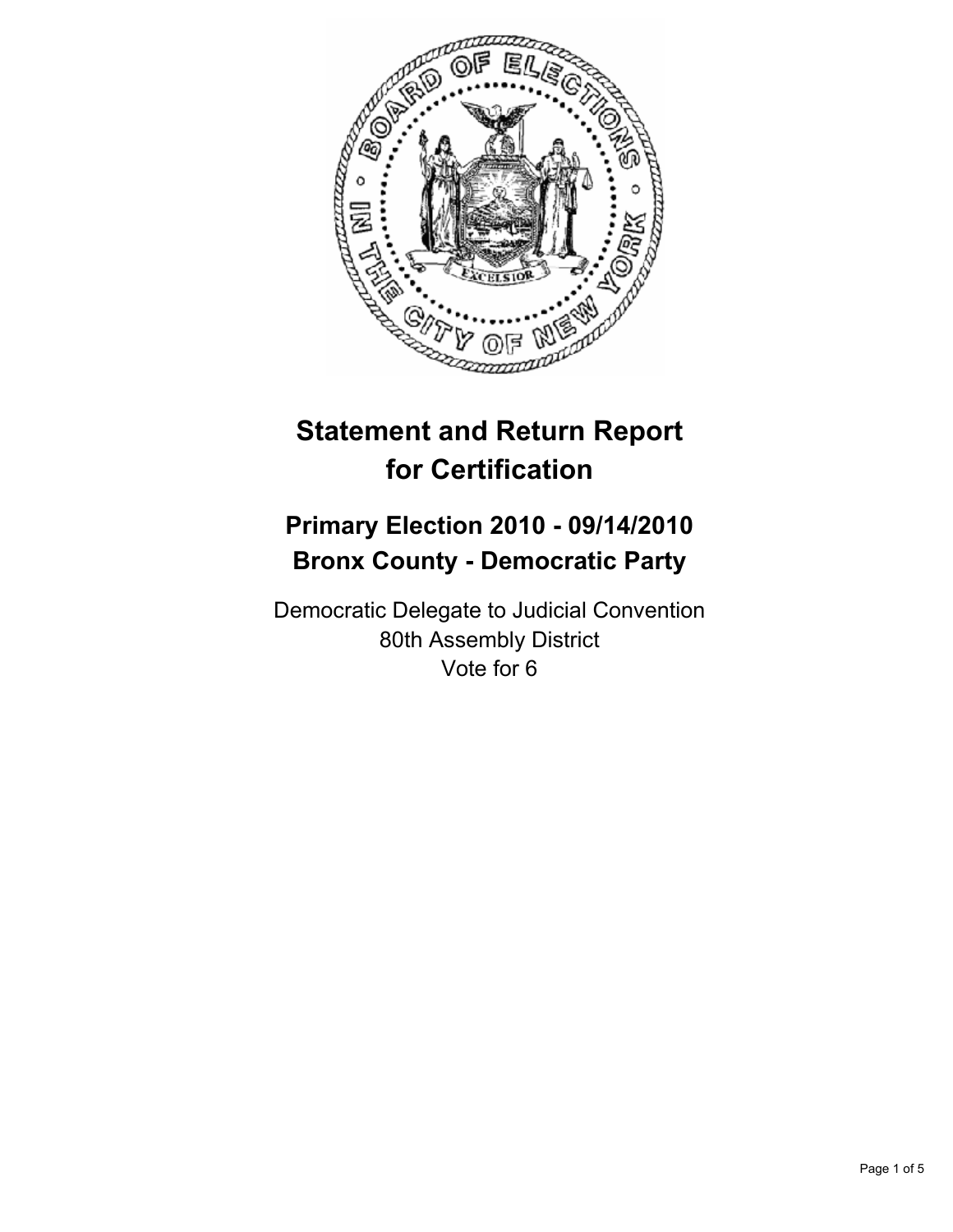

### **Assembly District 80**

| PUBLIC COUNTER                     | 4,254        |
|------------------------------------|--------------|
| <b>EMERGENCY</b>                   | 0            |
| ABSENTEE/MILITARY                  | 207          |
| AFFIDAVIT                          | 62           |
| JEFFREY D KLEIN                    | 2,991        |
| <b>JOEL RIVERA</b>                 | 2,066        |
| <b>MARIA D GONZALEZ</b>            | 1,716        |
| <b>CHARLES M GORELICK</b>          | 1,463        |
| <b>RITCHIE TORRES</b>              | 1,473        |
| ROBERT F NOLAN                     | 1,619        |
| <b>MARC T MAKOWSKI</b>             | 855          |
| ADELE M. EACHZO (WRITE-IN)         | 1            |
| ANTHONY BYRNES ALVARADO (WRITE-IN) | 1            |
| BEVERLY MILLER (WRITE-IN)          | 1            |
| CANDIATE (WRITE-IN)                | 1            |
| CELINA BAEZ (WRITE-IN)             | 1            |
| CHRIS LIONBAMI (WRITE-IN)          | 1            |
| DAVID GLICKENSTEIN (WRITE-IN)      | 1            |
| DEBBIE MCMUMES (WRITE-IN)          | 1            |
| EILEEN MARKEY (WRITE-IN)           | 1            |
| FATHER COLBERT (WRITE-IN)          | 1            |
| <b>GEORGE SANTIAGO (WRITE-IN)</b>  | 1            |
| <b>GERARD HODGESON (WRITE-IN)</b>  | 1            |
| <b>GESPAR SANTIAGO (WRITE-IN)</b>  | 1            |
| <b>GREG FAULKNER (WRITE-IN)</b>    | 1            |
| <b>GUSTAVO RIVERA (WRITE-IN)</b>   | 1            |
| HUMANE (WRITE-IN)                  | 1            |
| JACK IRA WARSHAW (WRITE-IN)        | 1            |
| JAMES VACCA (WRITE-IN)             | 3            |
| JOE MCMUNOS (WRITE-IN)             | 1            |
| JOEL RIVAS (WRITE-IN)              | 1            |
| JOEL RIVERA (WRITE-IN)             | $\mathbf{1}$ |
| JOHN DELGROSSO (WRITE-IN)          | 1            |
| JOSE ASPINAL (WRITE-IN)            | 1            |
| JUNE WEISS (WRITE-IN)              | 1            |
| KENNETH AGUSTO (WRITE-IN)          | 1            |
| LARRY MENDELOWITZ (WRITE-IN)       | 1            |
| MARGARET GRASTE (WRITE-IN)         | 1            |
| MARTIN (WRITE-IN)                  | 1            |
| MARYANN BYRNES ALVARADO (WRITE-IN) | 1            |
| MERCEDES M. NIZ (WRITE-IN)         | 1            |
| MICHAEL DUBROUSKI (WRITE-IN)       | 1            |
| MICHAEL MCDONALD. (WRITE-IN)       | 1            |
| MICHAEL PERELYN (WRITE-IN)         | 1            |
| NAOMI MCDONALD. (WRITE-IN)         | 1            |
| OZZIE BROWN (WRITE-IN)             | 1            |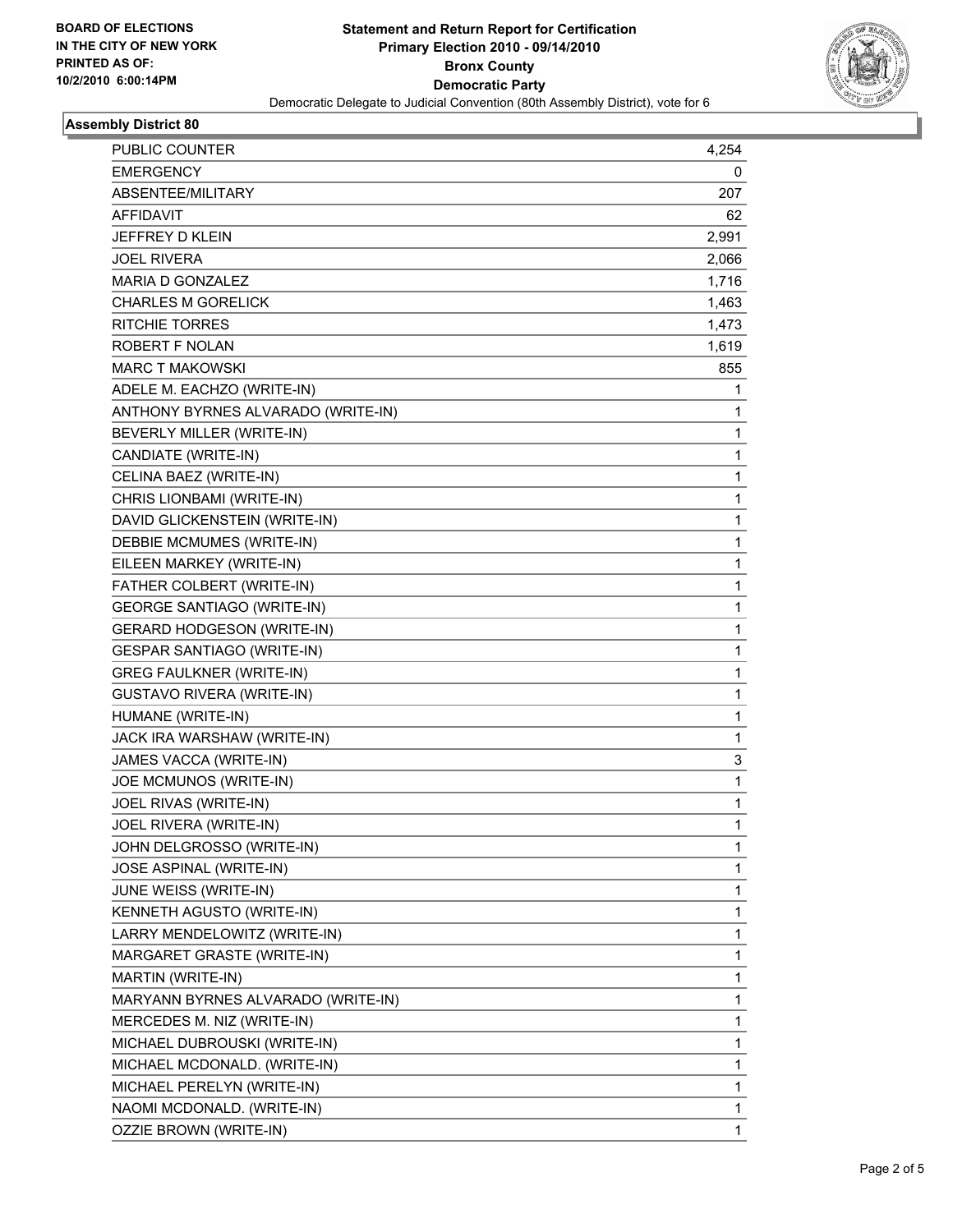

## **Assembly District 80**

| PAUL FOSTER (WRITE-IN)            |        |
|-----------------------------------|--------|
| PETA (WRITE-IN)                   | 2      |
| POOKY PARKER (WRITE-IN)           |        |
| RAFAEL MARTINEZ (WRITE-IN)        |        |
| RAYMOND YEE (WRITE-IN)            |        |
| ROBERT DELGROSSO (WRITE-IN)       |        |
| ROBERT NOLAN (WRITE-IN)           |        |
| ROBERTA GIUFFRE (WRITE-IN)        |        |
| RUBEN DIAZ (WRITE-IN)             |        |
| SEPULVEDA (WRITE-IN)              |        |
| ULULY MARTINEZ (WRITE-IN)         |        |
| <b>VEGAN (WRITE-IN)</b>           | 2      |
| <b>VICENTA CACERES (WRITE-IN)</b> |        |
| YANFAN CHAN (WRITE-IN)            |        |
| <b>Total Votes</b>                | 12,236 |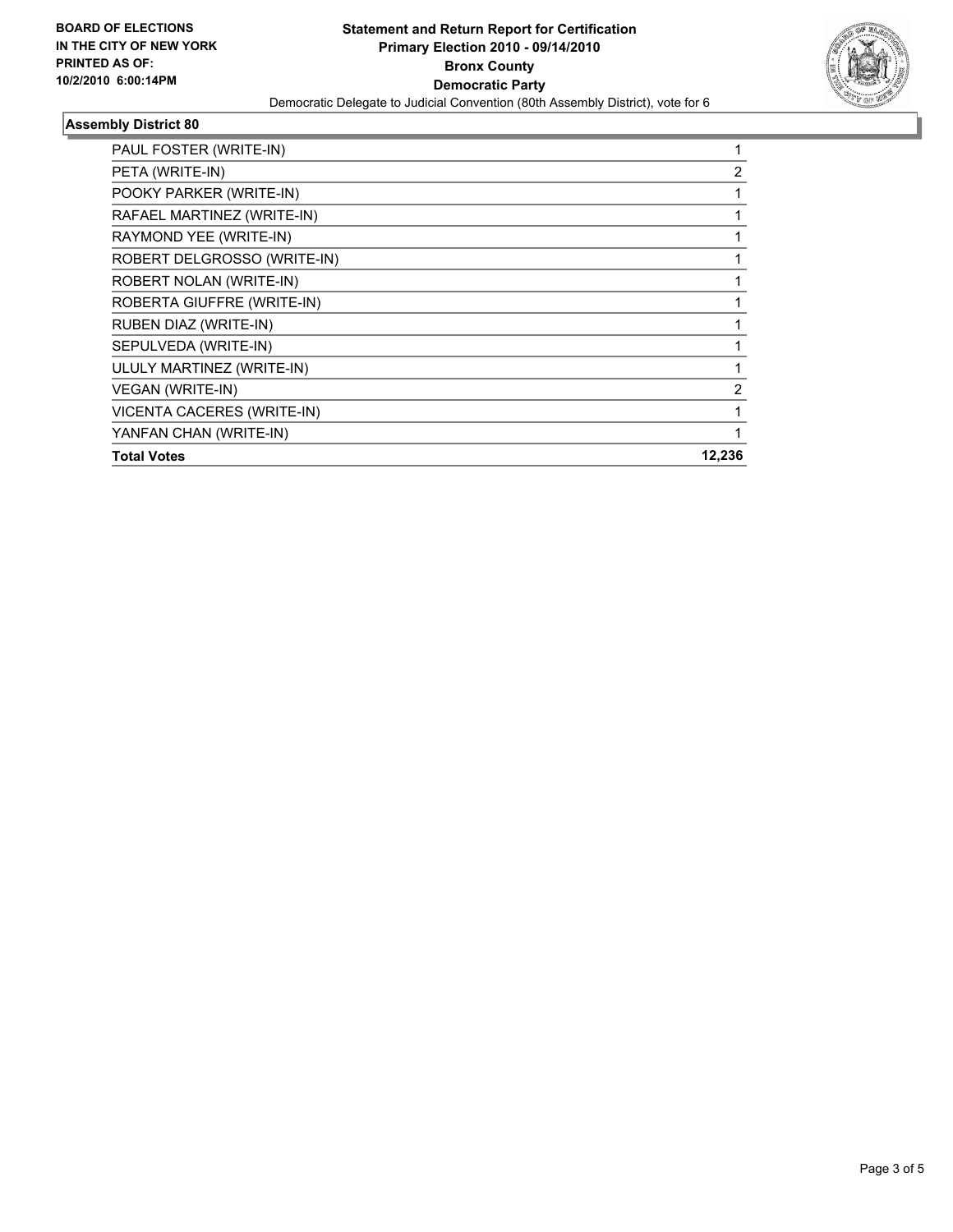

#### **Total for Democratic Delegate to Judicial Convention (80th Assembly District) - Bronx County**

| PUBLIC COUNTER                     | 4,254        |
|------------------------------------|--------------|
| EMERGENCY                          | 0            |
| ABSENTEE/MILITARY                  | 207          |
| AFFIDAVIT                          | 62           |
| JEFFREY D KLEIN                    | 2,991        |
| <b>JOEL RIVERA</b>                 | 2,066        |
| MARIA D GONZALEZ                   | 1,716        |
| CHARLES M GORELICK                 | 1,463        |
| <b>RITCHIE TORRES</b>              | 1,473        |
| ROBERT F NOLAN                     | 1,619        |
| MARC T MAKOWSKI                    | 855          |
| ADELE M. EACHZO (WRITE-IN)         | 1            |
| ANTHONY BYRNES ALVARADO (WRITE-IN) | 1            |
| BEVERLY MILLER (WRITE-IN)          | 1            |
| CANDIATE (WRITE-IN)                | 1            |
| CELINA BAEZ (WRITE-IN)             | 1            |
| CHRIS LIONBAMI (WRITE-IN)          | 1            |
| DAVID GLICKENSTEIN (WRITE-IN)      | 1            |
| DEBBIE MCMUMES (WRITE-IN)          | 1            |
| EILEEN MARKEY (WRITE-IN)           | 1            |
| FATHER COLBERT (WRITE-IN)          | 1            |
| <b>GEORGE SANTIAGO (WRITE-IN)</b>  | 1            |
| <b>GERARD HODGESON (WRITE-IN)</b>  | 1            |
| <b>GESPAR SANTIAGO (WRITE-IN)</b>  | 1            |
| <b>GREG FAULKNER (WRITE-IN)</b>    | 1            |
| <b>GUSTAVO RIVERA (WRITE-IN)</b>   | 1            |
| HUMANE (WRITE-IN)                  | 1            |
| JACK IRA WARSHAW (WRITE-IN)        | 1            |
| JAMES VACCA (WRITE-IN)             | 3            |
| JOE MCMUNOS (WRITE-IN)             | 1            |
| JOEL RIVAS (WRITE-IN)              | 1            |
| JOEL RIVERA (WRITE-IN)             | 1            |
| JOHN DELGROSSO (WRITE-IN)          | 1            |
| JOSE ASPINAL (WRITE-IN)            | $\mathbf{1}$ |
| JUNE WEISS (WRITE-IN)              | 1            |
| KENNETH AGUSTO (WRITE-IN)          | 1            |
| LARRY MENDELOWITZ (WRITE-IN)       | 1            |
| MARGARET GRASTE (WRITE-IN)         | 1            |
| MARTIN (WRITE-IN)                  | 1            |
| MARYANN BYRNES ALVARADO (WRITE-IN) | 1            |
| MERCEDES M. NIZ (WRITE-IN)         | 1            |
| MICHAEL DUBROUSKI (WRITE-IN)       | 1            |
| MICHAEL MCDONALD. (WRITE-IN)       | 1            |
| MICHAEL PERELYN (WRITE-IN)         | 1            |
| NAOMI MCDONALD. (WRITE-IN)         | 1            |
| OZZIE BROWN (WRITE-IN)             | $\mathbf{1}$ |
|                                    |              |